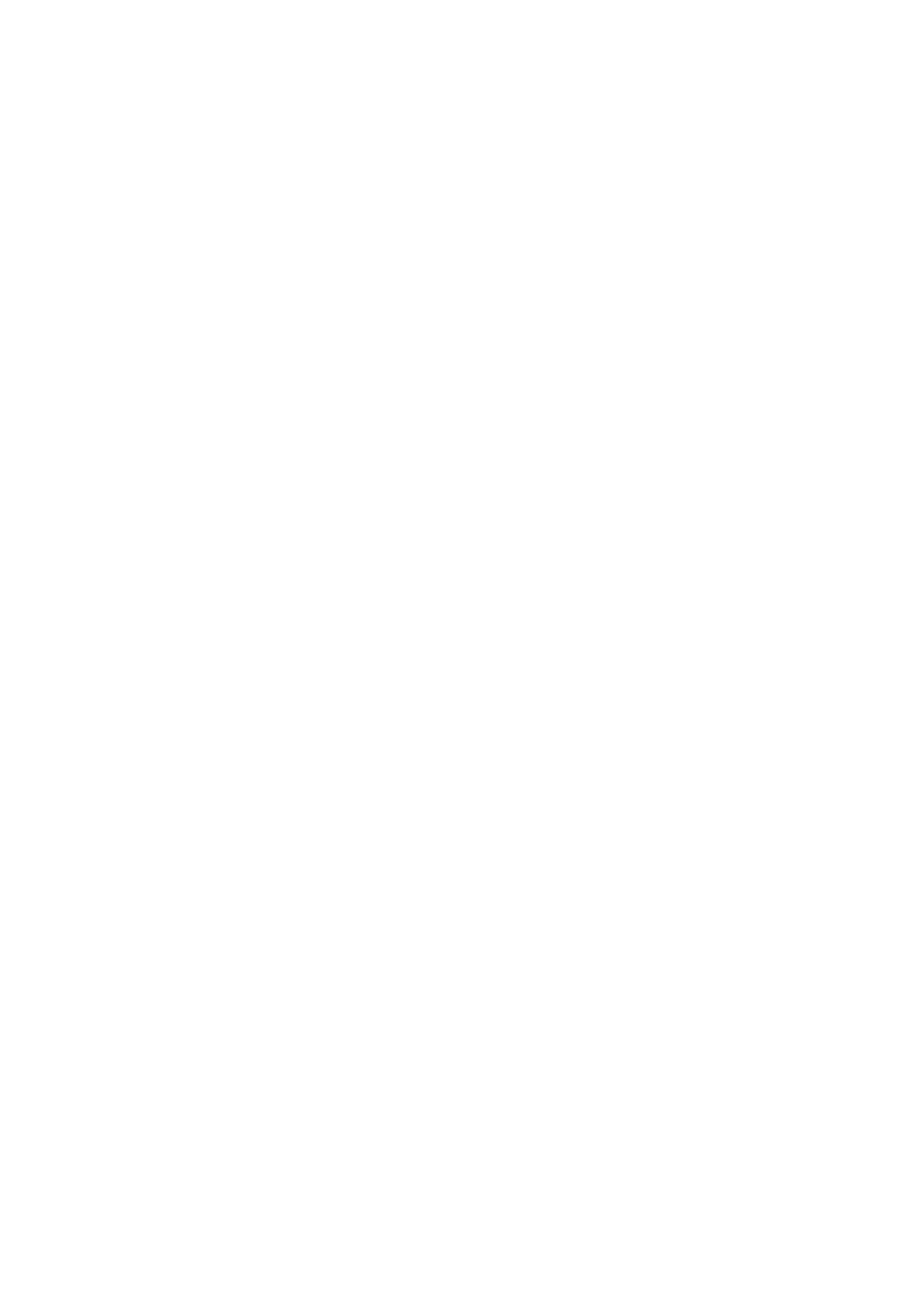## EVERFINE GONIOPHOTOMETERS SYSTEM TEST REPORT Page 9 Of 13

#### AAI Figure

| Test: U:24.00V I:0.4389A P:10.53W PF:1.000 Lamp Flux: 413.281x1 lm |                      |                     |  |  |  |  |  |  |  |
|--------------------------------------------------------------------|----------------------|---------------------|--|--|--|--|--|--|--|
| NAME: RM55-RGB2465                                                 | TYPE:LED Strip       | <b>WEIGHT:</b>      |  |  |  |  |  |  |  |
| SPEC.:18W                                                          | DIM.: 1000*10*2 (MM) | SERIAL No.: 001     |  |  |  |  |  |  |  |
| $MFR.$ :<br>voralight, Inc.                                        | $SUR.:0.002*1*0.01$  | Shielding Angle:120 |  |  |  |  |  |  |  |



Flux out:335.0 lm

Note:The Curves indicate the illuminated area and the average illumination when the luminaire is at different distance.

|  | $_{\gamma}$ Range: 0 - 90DEG<br>$\sqrt{\ }$ Interval: 1.0DEG                                            |
|--|---------------------------------------------------------------------------------------------------------|
|  | Test System: EVERFINE GO-2000A V1 SYSTEM V2.0.351<br>Humidity:65.0%<br>Test Distance: 9.660m [K=1.0000] |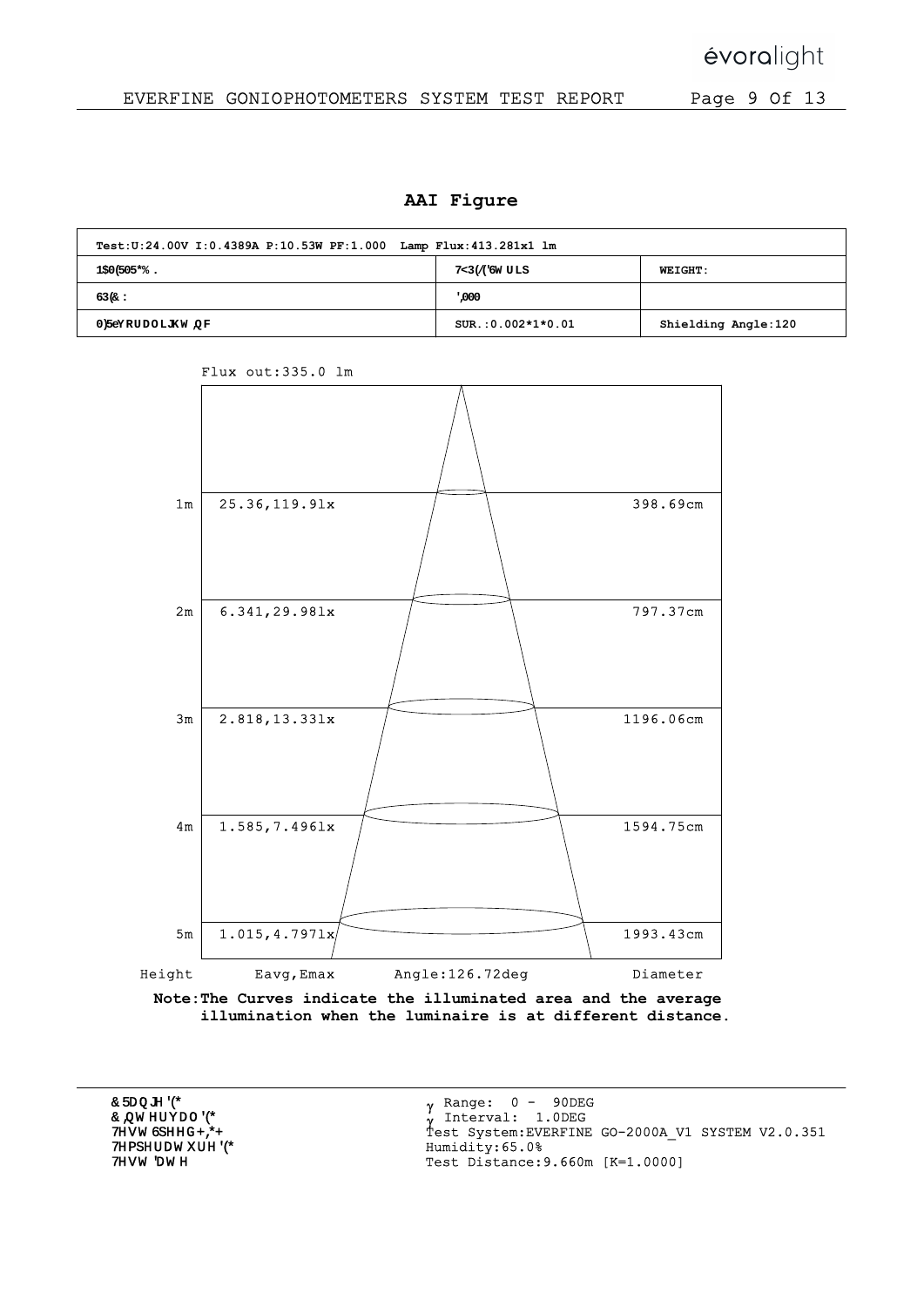évoralight

### EVERFINE GONIOPHOTOMETERS SYSTEM TEST REPORT Page 10 Of 13

#### ISOLUX DIAGRAM

| Test: U:24.00V I:0.4389A P:10.53W PF:1.000 Lamp Flux: 413.281x1 lm |                      |                     |  |  |  |  |  |  |  |
|--------------------------------------------------------------------|----------------------|---------------------|--|--|--|--|--|--|--|
| NAME: RM55-RGB2465K                                                | TYPE:LED Strip       | <b>WEIGHT:</b>      |  |  |  |  |  |  |  |
| SPEC.:18W                                                          | DIM.: 1000*10*2 (MM) | SERIAL No.: 001     |  |  |  |  |  |  |  |
| MFR.: Evoralight, Inc.                                             | $SUR.:0.002*1*0.01$  | Shielding Angle:120 |  |  |  |  |  |  |  |



C Range: 0 - 360DEG C Interval: 22.5DEG Test Speed: HIGH Temperature:25.3DEG Test Date:2021-02-03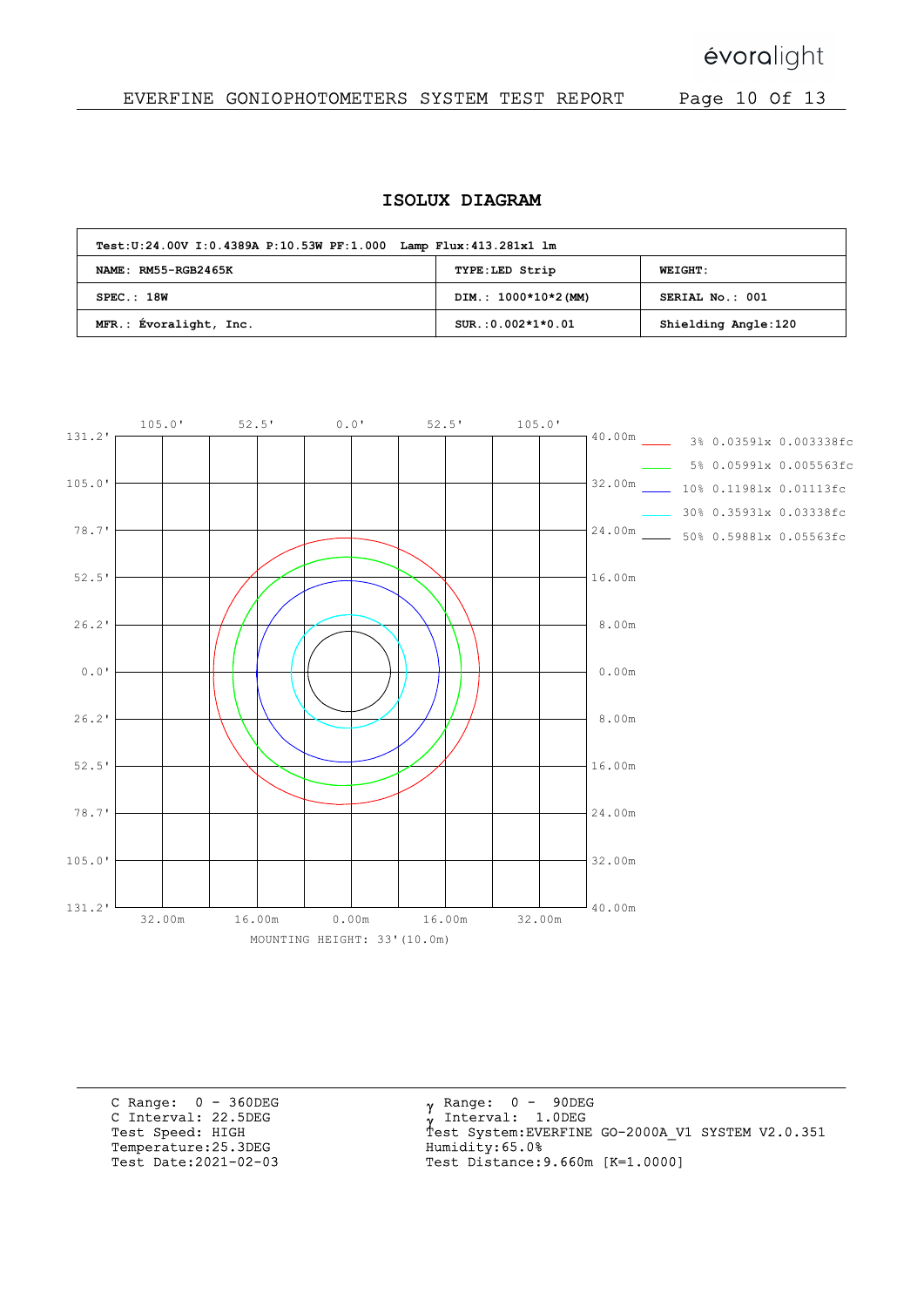# évoralight

## EVERFINE GONIOPHOTOMETERS SYSTEM TEST REPORT Page 11 Of 13

|  |  |  | LED Avg.L Report |
|--|--|--|------------------|
|--|--|--|------------------|

| Test: U:24.00V I:0.4389A P:10.53W PF:1.000 Lamp Flux: 413.281x1 lm |                      |                     |  |  |  |  |  |  |  |
|--------------------------------------------------------------------|----------------------|---------------------|--|--|--|--|--|--|--|
| NAME: RM55-RGB2465K                                                | TYPE:LED Strip       | <b>WEIGHT:</b>      |  |  |  |  |  |  |  |
| SPEC.:18W                                                          | DIM.: 1000*10*2 (MM) | SERIAL No.: 001     |  |  |  |  |  |  |  |
| MFR.: Évoralight, Inc.                                             | $SUR.:0.002*1*0.01$  | Shielding Angle:120 |  |  |  |  |  |  |  |

| AvqL                  | cd/m2   |
|-----------------------|---------|
| L $0 \sim 180(65)$ av | 6713933 |
| L $0 \sim 180(75)$ av | 6218035 |
| L $0 \sim 180(85)$ av | 5766099 |
| L $90~270(65)$ av     | 6690236 |
| L $90~270(75)$ av     | 6197986 |
| L $90~270(85)$ av     | 5523271 |
| L $45(65)$ av         | 6957645 |
| L $45(75)$ av         | 6454896 |
| $L$ 45 (85) av        | 6206771 |

Standard: GB/T 29293-2012

C Range: 0 - 360DEG C Interval: 22.5DEG Test Speed: HIGH Temperature:25.3DEG Test Date:2021-02-03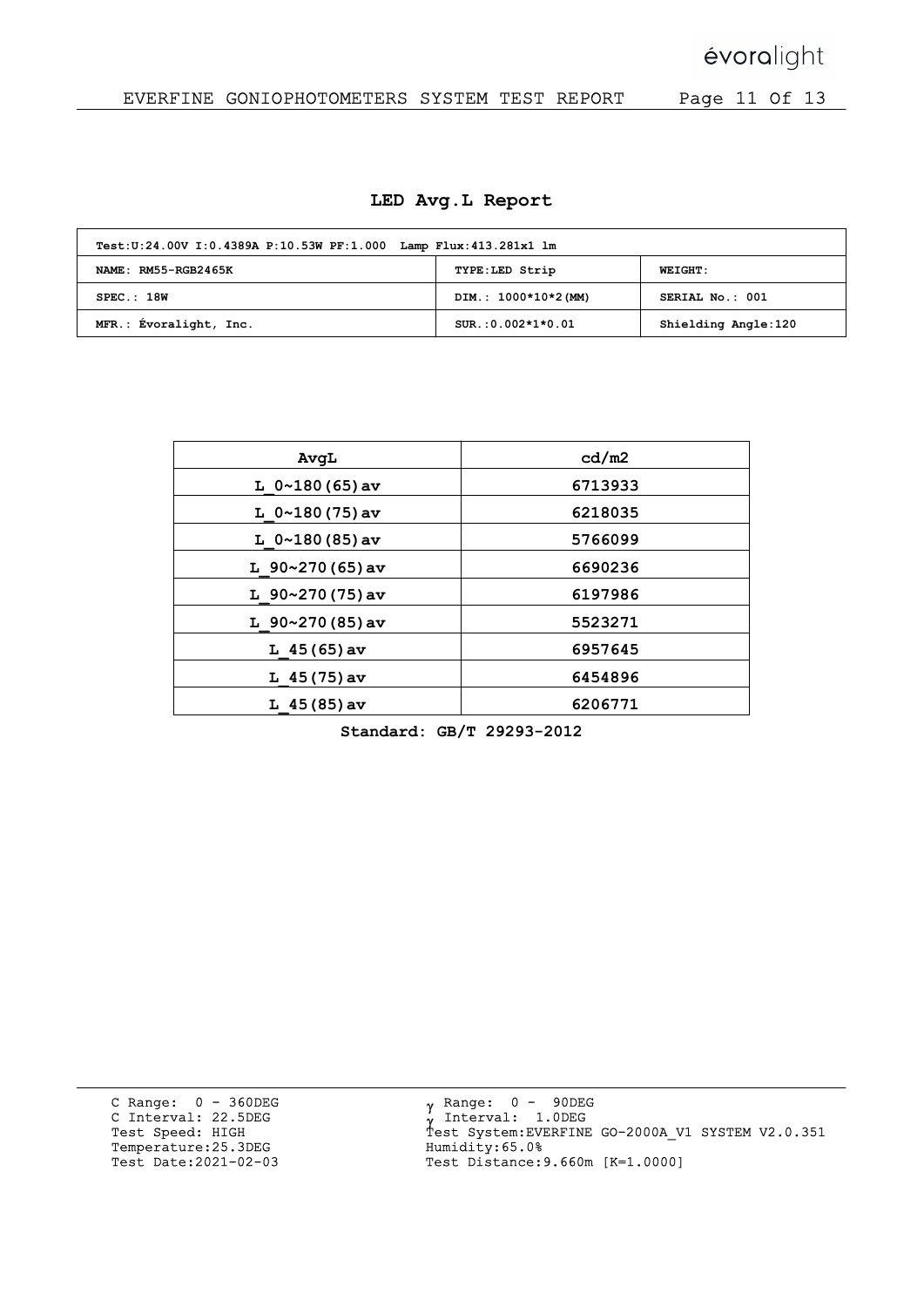Planar Illuminance Curve



C Range: 0 - 360DEG C Interval: 22.5DEG Test Speed: HIGH Temperature:25.3DEG Test Date:2021-02-03